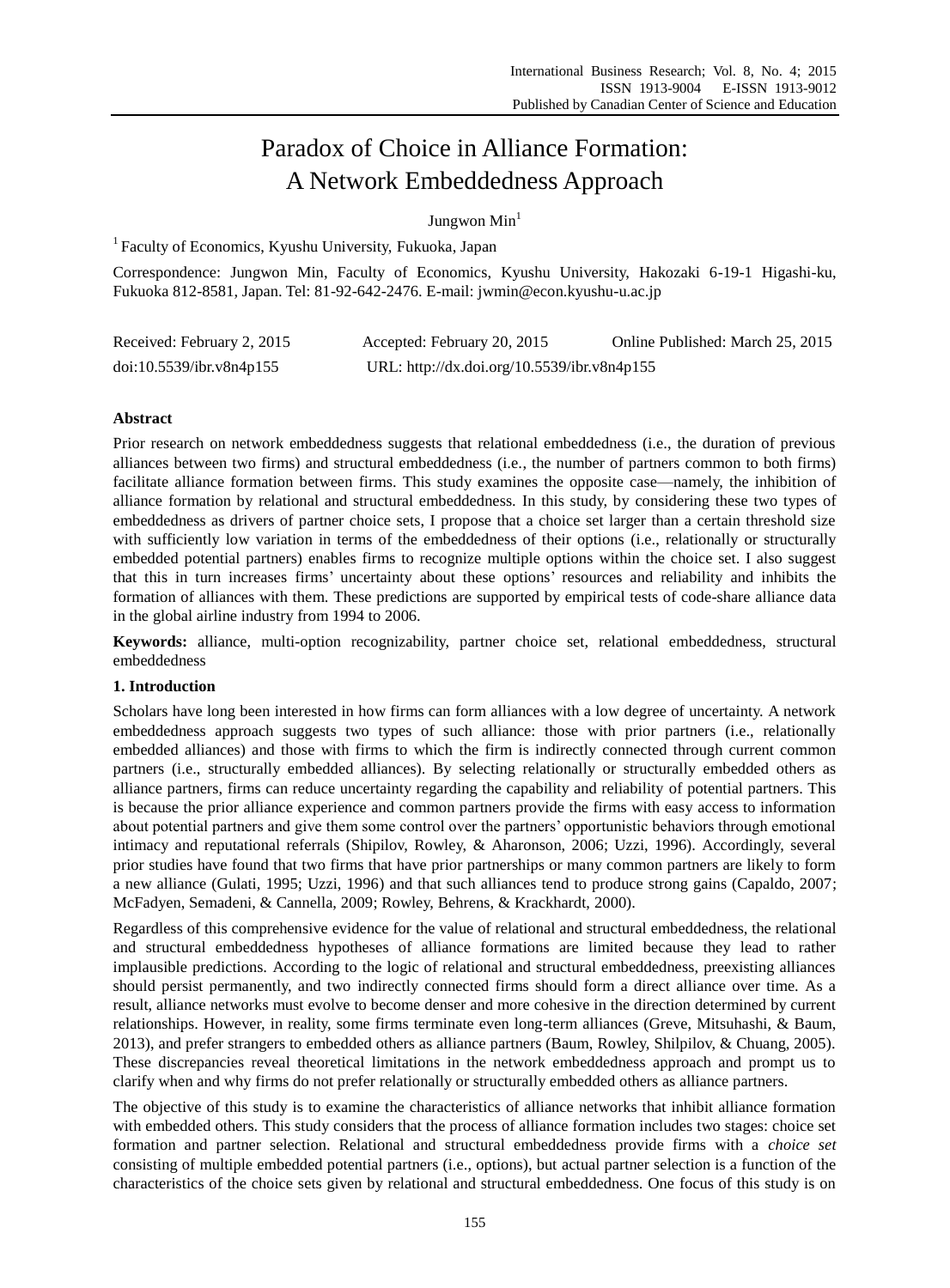two characteristics of a choice set: the size of the choice set and the variation in the options' embeddedness with the focal firm. I propose that a choice set above a certain threshold in size and with sufficiently low variation in terms of the options' embeddedness enables firms to recognize several options, which increases uncertainty about these options and inhibits alliance formation. Empirical tests of the data on code-sharing dynamics in the global airline industry from 1994 to 2006 support these predictions and demonstrate that choice sets provided by relational and structural embeddedness have a significant influence on alliance formation.

This study has advantages over previous theoretical approaches to network embeddedness. Alliance networks essentially consist of multiple firms and ties (Borgatti & Foster, 2003); thus, they generate a group of options rather than a single promising option for alliance formation. However, previous studies have had a limited focus on relationally or structurally embedded pairs of firms and their degrees of embeddedness, so we know little about how firms respond to multiple potential embedded partners for alliance formation. This study resolves this limitation by shifting attention from a dyad to the set, and considers relational and structural embeddedness as drivers of a partner choice set.

#### **2. Theory and Hypotheses**

#### *2.1 Partner Choice Sets Given by Network Embeddedness*

The primary purpose of alliance formation is to pool resources. For efficient and stable resource access, firms seek alliance partners with little uncertainty regarding their resources and capabilities, as well as those that can be guaranteed to behave in a trustworthy manner (i.e., are reliable). A network embeddedness approach proposes two types of search for such alliance partners: searches through *relational embeddedness*, which indicates prior alliance experience with other firms, and searches through *structural embeddedness*, which indicates current common partnerships with other firms. Two relationally or structurally embedded firms have less uncertainty about each other's capabilities and reliability (Gulati, 1995, 1998; Uzzi, 1996). First, two embedded firms can access information promptly about each other's resources and capabilities, based on their prior alliance experience or via common partners, which reduces uncertainty regarding each other's resources and capabilities (Li & Rowley, 2002; Shipilov et al., 2006). This easy access to information about potential partners saves firms effort and time in finding appropriate alliance partners with little uncertainty. Second, through either emotional intimacy or the existence of reputational referrals, two embedded firms can restrain each other's opportunistic behaviors, reducing their uncertainty about each other's reliability. Firms with a long prior partnership are trustworthy and exchange fine-grained information or tacit knowledge (Tsai & Ghoshal, 1998; Uzzi, 1996). Firms that are indirectly connected via several common partners are less likely to behave opportunistically because of potential threats to their reputation that could circulate among common partners and have a negative influence on partnerships with them (Moran, 2005; Uzzi, 1996). Given these advantages, the literature on network embeddedness considers relational and structural embeddedness to be the primary tools for seeking alliance partners, and the extent of relational (i.e., prior partnership duration) and structural embeddedness (i.e., number of common partners) between firms is a primary determinant of interfirm alliance formation (Tsai & Ghoshal, 1998; Uzzi, 1996).

However, despite the importance of relational and structural embeddedness, these may not lead directly to interfirm alliance formation. There are three reasons for this. First, alliance networks essentially consist of multiple firms and ties (Borgatti & Foster, 2003), so relational and structural embeddedness offer firms multiple potential partners. Therefore, alliance formation with embedded others necessarily prompts consideration of a group of potential partners, and its mechanisms should go beyond the dyadic level. Second, alliance formation is an important decision for firms, not only because it affects the quality of resources that firms exchange but also because termination of alliances with opportunistic partners or those with inappropriate competence entails significant costs for a renewed search (Burt, 2001). Such decisions fundamentally consist of generating multiple options, comparing and assessing each of these, and finding a promising option that serves the managers' interests. If network embeddedness provides firms with multiple potential partners, then the process of comparison and assessment of the multiple options will affect alliance formation. Third, in reality, firms do not form alliances with all embedded potential partners; rather, they select some and pass over others. Therefore, network embeddedness provides firms with a partner choice set in alliance formation processes, but actual partner selection may follow different mechanisms based on the characteristics of the choice set.

In this regard, this study proposes two types of partner choice set: an *RE choice set*, which indicates a partner choice set driven by relational embeddedness, and an *SE choice set*, which captures a partner choice set driven by structural embeddedness. The RE choice set consists of other firms, namely *RE options*, that have had prior alliance partnerships with the focal firm in the previous five years. The SE choice set consists of other firms,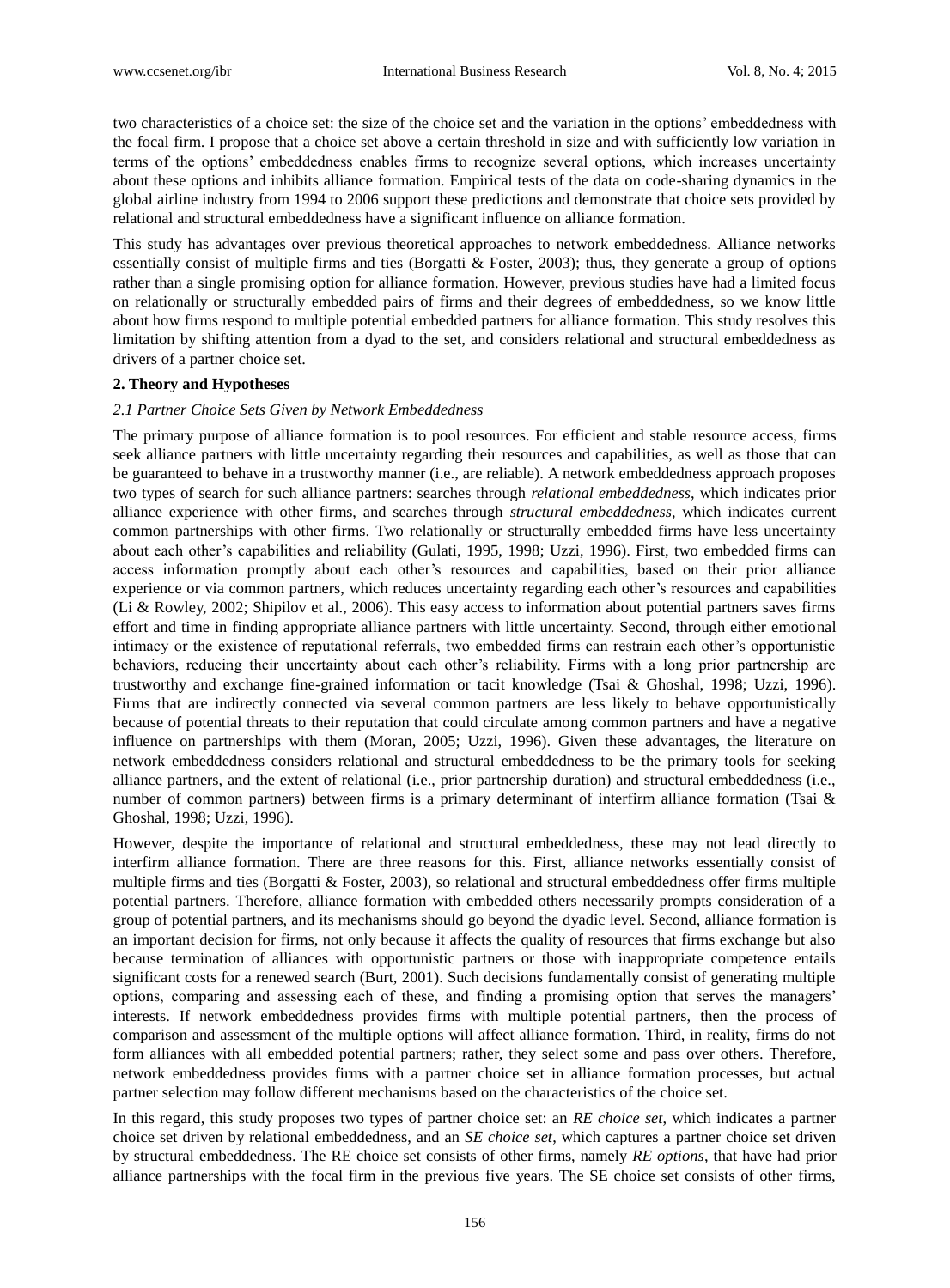namely *SE options*, that are connected with the focal firm via their current common partners.

#### *2.2 Effects of Multi-Option Recognizability on Alliance Formation*

Having a choice set facilitates rational choice based on comparisons between options. However, contrary to some intuitions, having a large choice set may not necessarily lead to a satisfactory decision. Indeed, an argument concerning the paradox of choice about consumer behavior suggests that consumers tend not to buy products when there is a large number of purchasing options because the number of options they need to reject increases the expected opportunity costs and the loss of potential gains they could obtain from the abandoned options (Schwartz, 2004). The attention-based view also argues that boundedly rational managers are prone to attend selectively to the limited number of options to facilitate accurate and efficient processing of information in decision making, so managers cannot take full advantage of recognizing many options (Ocasio, 1997).

Given these possibilities, this study predicts that firms are less likely to engage in alliance formation with RE or SE options when they recognize multiple options within the RE or SE choice sets. This multi-option recognizability inhibits firms' partner selection within the choice sets in several ways. First, it complicates decision-making processes and increases the level of uncertainty about each option's resources and capabilities. In decision-making processes, managers develop implicit comparative matrices to compare and assess the resources and capabilities of each option (Maroun, 1991). With an increased number of comparable alternatives, the comparative matrices are likely to be large, with several types of information missing. Because further information is necessary to assess each option, uncertainty about resources and the capabilities of options will increase. Second, an increased number of comparable alternatives for each option leads to uncertainty regarding the reliability of options. This is because the firms have many alternatives with the same sources of reliability (i.e., emotional intimacy or reputational referrals), and thus may not give substantial weight to these advantages. Consequently, the primary reason for alliance formations with RE or SE options is to reduce these uncertainties; however, firms cannot take full advantage of this with increased multi-option recognizability.

Moreover, decision makers tend to judge the effectiveness of each option based on disadvantages rather than advantages (Maheswaran & Meyerslevy, 1990), and it is typical for an option to have both. Thus, comparison processes with multiple targets increase managers' attention to the defects or weaknesses of each option, decreasing its perceived value (Skowronski & Carlston, 1987). In addition, with multi-option recognizability in RE or SE choice sets, decision makers must abandon many alternatives after a decision to form an alliance, and with them some potential value. These expected opportunity costs result in regrets about missed additional gains and the choice made (Larrick, 1993). Reducing opportunity costs by selecting all possible partners is possible; however, firms will not entertain such decisions because the cost of forming and maintaining multiple alliances would accrue linearly (Burt, 2002).

Based on the above arguments, I develop hypotheses about the characteristics of RE or SE choice sets affecting firms' multi-option recognizability. Two characteristics of the choice sets are introduced in this study: size (i.e., the number of options) and variation in the embeddedness of the options within them.

#### 2.2.1 Choice Set Size

Multi-option recognizability increases with the number of options within a choice set because firms have more opportunities to recognize options with a larger choice set. A large RE or SE choice set provides firms with many comparison targets for partner selection. Various comparative aspects of multiple RE or SE options are likely to highlight each option's weaknesses, increasing the level of uncertainty about their resources and capabilities as well as generating opportunity costs for diverse gains. These losses will not be offset by the expected trustworthiness of RE or SE options caused by emotional intimacy or reputational referrals because all options within the choice set have the same source of trustworthiness.

However, an exceedingly small RE or SE choice set may also inhibit partner selection in other ways. Firms with small choice sets may doubt the quality of their options because of insufficient bases of comparison for partner selection. The lack of comparison bases in decision-making processes devalues each option (Bazerman, Loewenstein, & White, 1992). Thus, this study predicts that firms need a minimum number of RE or SE options to select one as an alliance partner, but a large number of options beyond a certain threshold inhibits alliance formation.

*Hypothesis 1a. A focal firm's partner selection within an RE choice set has an inverted U-shaped relationship with the size of the set.*

*Hypothesis 1b. A focal firm's partner selection within an SE choice set has an inverted U-shaped relationship with the size of the set.*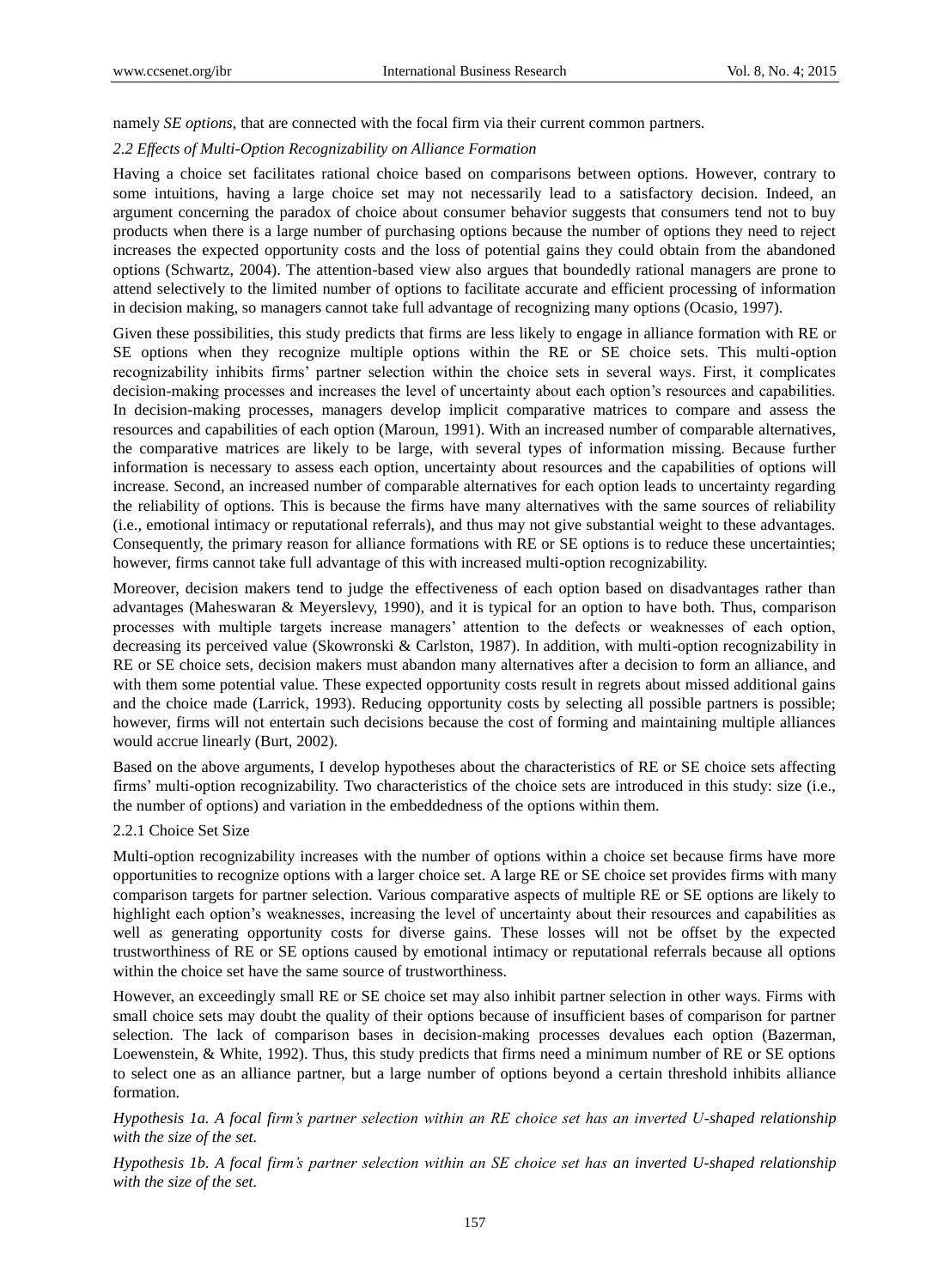# 2.2.2 Variation in Option Embeddedness

Managers do not attend equally to all options within a choice set (Hoffman & Ocasio, 2001). For more efficient decision making, they attend primarily to obvious options, and if these are satisfactory alliance partners, then they stop the search process and ignore the alternatives (Argote & Greve, 2007). This study considers that variations in the embeddedness of options assist these processes, facilitating partner selection from the choice set.

If the firm has had a particularly close prior alliance experience (i.e., high relational embeddedness) with a certain RE option or a high number of common partners (i.e., high structural embeddedness) with a certain SE option, the firm can most easily access information about these options. This accessibility allows the firm to recognize the resources and capabilities of options clearly, decreasing its uncertainty regarding theses aspects. Moreover, the firm may have high expectations that these options will be more cooperative because of their high level of emotional intimacy or reputational referrals (Uzzi, 1996). Hence, with a high level of variation in option embeddedness within the choice set, firms can easily identify more promising options and have low uncertainty regarding their resources and reliability.

On the other hand, with decreased variation in the embeddedness of options, the firm's options are likely to be equally available to all; thus, the firm is likely to recognize multiple options. In addition, all of these options can provide the firm with intimate or reputational referrals to a similar degree, so the firm may have difficulty identifying more trustworthy options within the set. Therefore, this study predicts:

*Hypothesis 2a. A focal firm is less likely to choose alliance partners from an RE choice set if the options have low variation in relational embeddedness.*

*Hypothesis 2b. A focal firm is less likely to choose alliance partners from an SE choice set if the options have low variation in structural embeddedness.*

For consistency with the above arguments, the chosen RE or SE options should have only a few other predominant RE or SE options within the same choice set. If there are many other RE or SE options with greater relational or structural embeddedness than the focal option, they may draw the focal firm's attention away from the focal option, which is thus less likely to be considered as an alliance partner. Similar mechanisms may affect other RE or SE options with equal relational or structural embeddedness to the focal option. When there are many other such options in the same choice set, the focal firm will have the same access to information about the others as it has to information about the focal option. This makes it difficult for the focal option to attract the primary attention of the focal firm. Moreover, because the focal firm has many reliable alternatives to the focal option with intimate or reputational referrals, the focal option's reliability as an alliance partner may be devalued. Therefore, the following hypotheses are proposed.

*Hypothesis 3a. A focal RE option is less likely to be selected by a focal firm as an alliance partner if its RE choice set includes many other options with greater or equal relational embeddedness.*

*Hypothesis 3b. A focal SE option is less likely to be selected by a focal firm as an alliance partner if its SE choice set includes many other options with greater or equal structural embeddedness.*

# **3. Methods**

# *3.1 Sample*

I tested the hypotheses in the context of code-share alliances in the global airline industry using data collected from 1994 to 2006. A code-share alliance is a typical business alliance in the global airline industry, whereby different airlines sell space on the same flight (Lazzarini, 2007). Using the *Airline Business Alliance Survey*, *Air Transport World*, *IATA World Air Transport Statistics* and *ICAO Airline Database*, I first identified commercial airlines that operated international flights that were ranked in the top 100 firms in terms of sales at least once from 1994 to 2006. I then excluded airlines for which operational and financial data were not available. The final sample included 72 airlines in 47 countries with a total market share of 71.7% in 2006 revenue passenger kilometers. Therefore, the sample is representative of the entire industry.

There were two major reasons for the choice of this context for hypothesis testing. First, I conducted semistructured interviews with the managers of two international airlines and confirmed that code-share alliances could provide not only pool traffic capacity but also access to information about potential partners. Therefore, they use code sharing as a channel to search for potential partners. Second, because code-share alliances are a critical tool in airline strategy for resource pooling and exchange, as well as a major driver of performance, it is important to select alliance partners with low uncertainty. Hence, high uncertainty about potential partners is a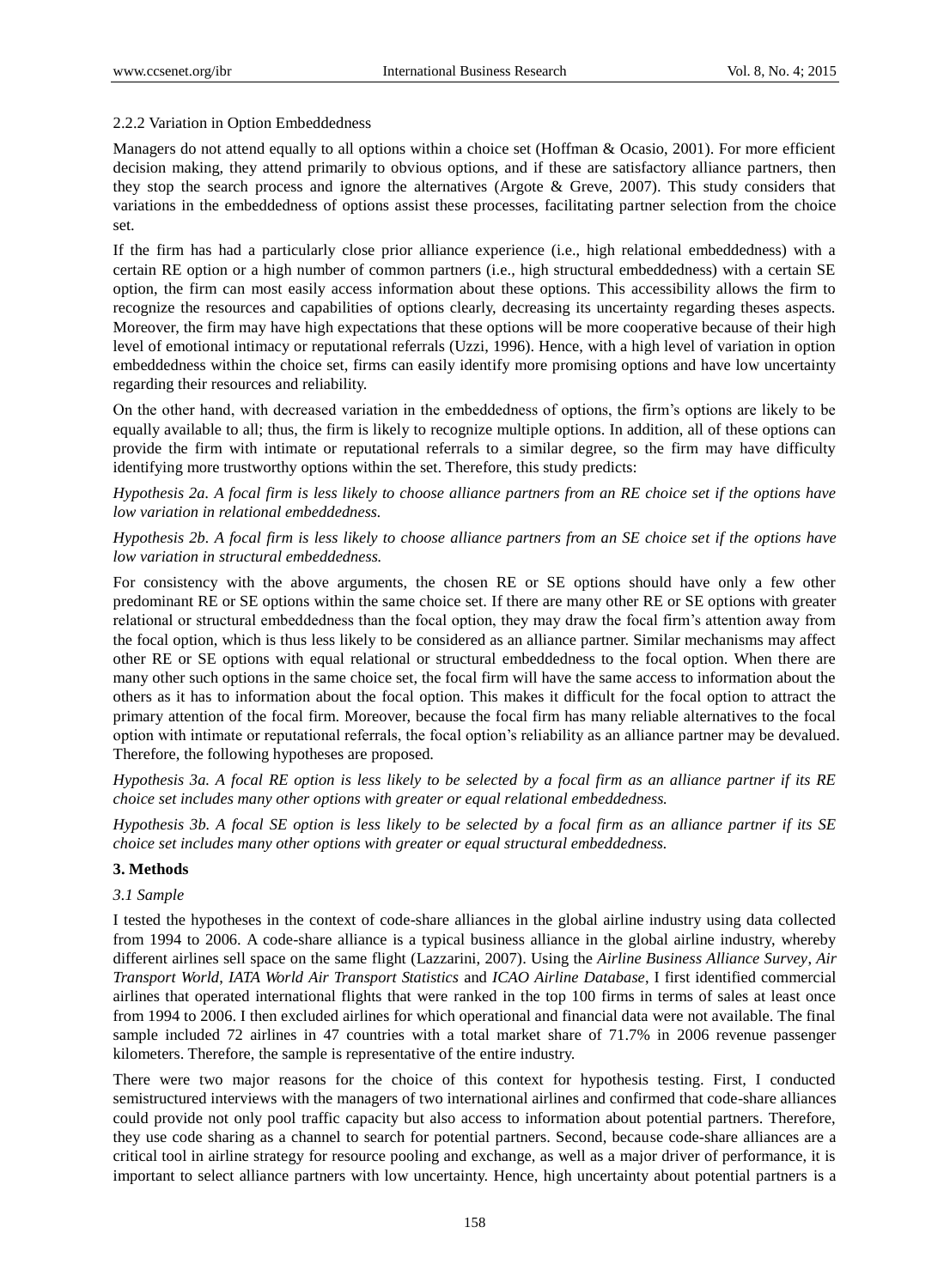

strong deterrent to partner selection. These considerations are pertinent for testing the effects of the choice set of options for alliance decisions. Figure 1 shows the code-share alliance networks in 2000.

Figure 1. The code-share alliance networks in 2000

#### *3.2 Modeling Framework*

To test the proposed hypotheses, I developed RE and SE choice sets in two steps. In the first step, I identified a dyad consisting of a focal firm and its RE and SE options with relatively high market complementarity according to the industry average. This step is necessary because, as mentioned above, the primary purpose of alliance formation is to pool resources. Even two highly embedded firms may not consider each other to be potential partners if they have low market complementarities and little chance of cooperation. Market complementarity in a dyad was calculated following Mitsuhashi and Greve (2009) as follows:

$$
Market Complementary = \frac{|A \cup B - (A \cap B)|}{|A \cup B|}
$$
(1)

Where A and B are the regional markets (i.e., routes) serviced at time t by the two firms.

In the second step, for each focal firm, I identified the RE options by specifying prior alliance partners in the previous five years that had not formed alliances at time t (i.e., prior partners from t–5 to t–1). I used the previous five years to consider the effects of time decay, which also helped to overcome a left-censoring problem by including the year when code sharing between global airlines began (1989). I also identified the SE options by identifying firms that were indirectly connected with a focal firm via common partners. For each focal firm, I identified a group of RE and SE options (i.e., choice sets) at time t. I then excluded from the dataset isolated firms with no options or only one option. For all analyses, I used the RE and SE choice sets separately because alliance formations based on each set have different meanings. The former indicates the reformation of an alliance, while the latter indicates a new alliance with strangers. The mean choice set size was 4.88 options per RE choice set and 18.75 options per SE choice set.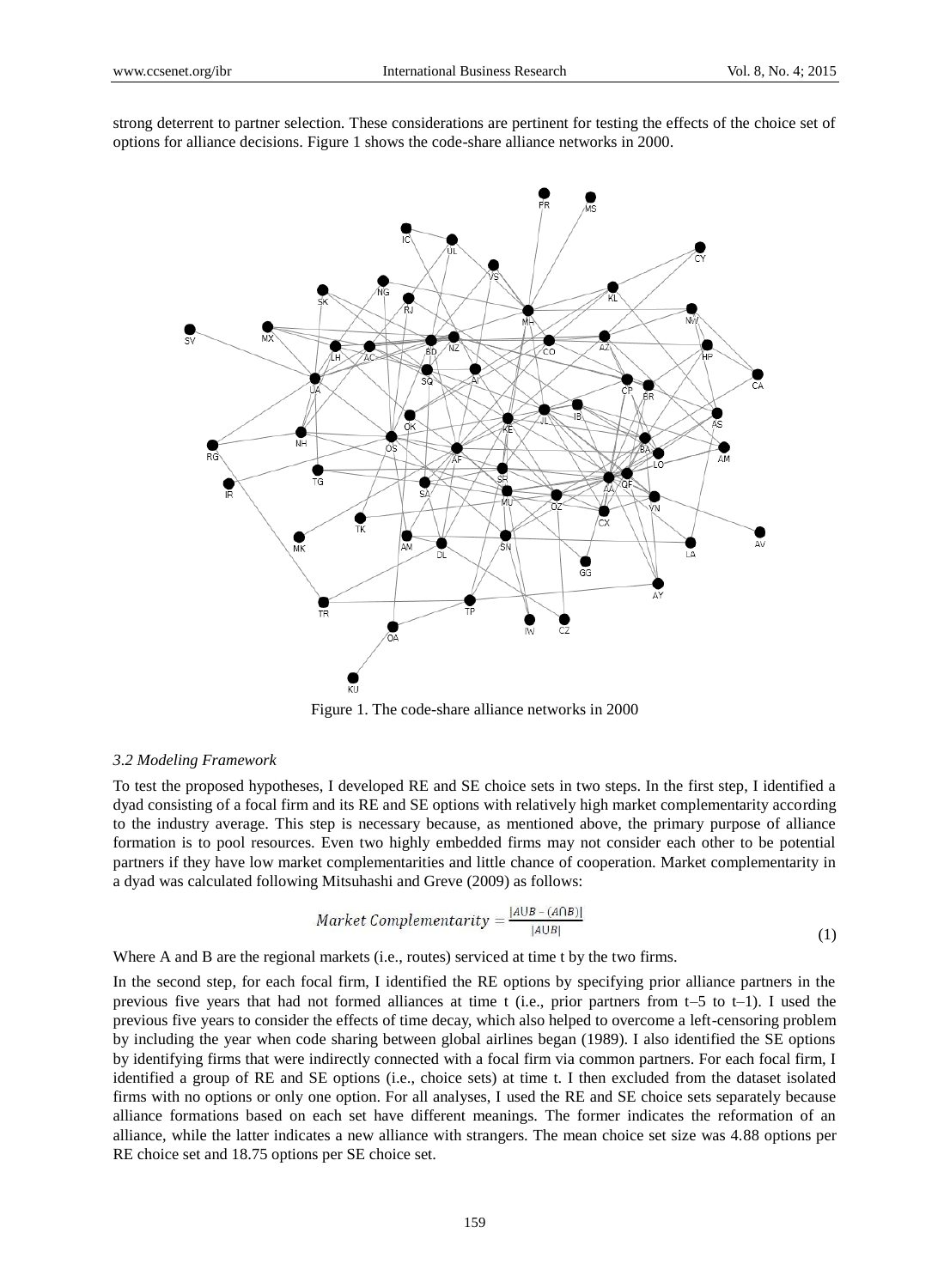# *3.3 Statistical Method and Analysis*

I used maximum-likelihood logit regression to model partner selection within the RE or SE choice sets for hypotheses 1 and 2 using the "xtlogit" command in Stata 13. For these models, I used a random-effects model because a Hausman test, which was conducted to choose the appropriate model formulation between fixed- and random-effects models, supported the random-effects specification.

For hypothesis 3, I adopted two methods of sampling. The first method was to identify focal firms that engaged in actual alliance formations from RE or SE choice sets at time t and all of their RE or SE options, and then include them in the sample. However, with this method, focal firms have significantly different numbers of options, and thus the probabilities of selection of options are not equivalent for each focal firm. To address these problems, I used a second method, wherein I randomly chose a case (i.e., a pair comprising a focal firm and its chosen RE or SE option) and 50 control observations (i.e., counterfactual pairs) per case (Rogan & Sorenson, 2014). I randomly drew a sample 1 000 times and used the estimation results with the highest log-likelihood value and the best model fit. Using these two sample types, I conducted a conditional logit regression because testing hypotheses was associated with modeling multiple and unordered choices. A focal firm can choose multiple alliance partners from its choice set. Previous studies have argued that a conditional logit model is a powerful tool for investigating decisions because it provides measures to compare options directly (Greve, 2000). I used the "clogit" command grouped according to focal firm in Stata 13 for these analyses. I also applied the robust option for standard errors because of internal correlations.

# *3.4 Measures*

# 3.4.1 Dependent Variable

For hypotheses 1 and 2, I developed a dichotomous variable coded as 1 if the focal firm forms alliances with any option within the RE or SE choice set at time  $t+1$  and 0 otherwise. Thus, the unit of analysis for these hypotheses is a focal firm. For hypothesis 3, I used dyads of a focal firm and each of its focal RE or SE options as the units of analysis. I coded the dyad as 1 if the focal pair had formed an alliance at time t+1 and 0 otherwise.

# 3.4.2 Independent Variables

To test the effects of *choice set size* in hypothesis 1, I counted the number of prior partners of the focal firm in the previous five years (i.e., RE options) and the number of the focal firm's indirectly connected firms (i.e., SE options) at time t. Because hypothesis 1 predicted an inverted U-shape relationship between choice set size and partner selection within the choice set, I also included the square of their values.

To test hypothesis 2, I developed *variation in option embeddedness* using coefficient variations in the durations of the prior alliances of RE options and the numbers of common partners of SE options. To calculate prior alliance duration between a focal firm and each of its RE options, I adopted a time-decay function based on the duration of previous alliances in years. To calculate structural embeddedness when one common partner offered the focal firm multiple options, I adopted decimal values for the number of common partners by dividing the number of common partners (i.e., one) by the number of multiple SE options. This is necessary because a common partner would have a low probability of transferring information about each indirectly connected firm to the focal firm. Increased variation in this coefficient led to increased relational and structural embeddedness variation in choice sets, thus decreasing multi-option recognizability for the focal firm.

For hypothesis 3, I entered *other RE or SE options with greater embeddedness (GE) (other RE or SE options with GE)* and *those with equal embeddedness (EE) (other RE or SE options with EE)*, respectively. I identified other options with prior alliance duration or number of common partners greater than or equal to that of the focal option at time t within the same RE or SE choice set. I then counted the number of these options at time t.

# 3.4.3 Control Variable

First, I entered several variables to control for organizational characteristics. I controlled for *firm age*, performance as measured by *load factor*, and size as measured by the *number of markets entered* at time t. I also included the *number of alliances terminated* at time t because alliance termination may lead to a search for alternatives. Because of the different units of analysis, I used these characteristics of focal firms for hypotheses 1 and 2 and those of focal options for hypothesis 3.

Second, I controlled for several relational aspects between a focal firm and a focal option. I entered *status dissimilarity* as measured by differences in eigenvector centrality. *Market complementarity* is also included, using the aforementioned measures suggested by Mitsuhashi and Greve (2009). In addition, options with resource compatibility attract greater attention from a focal firm and acquire more opportunities for alliance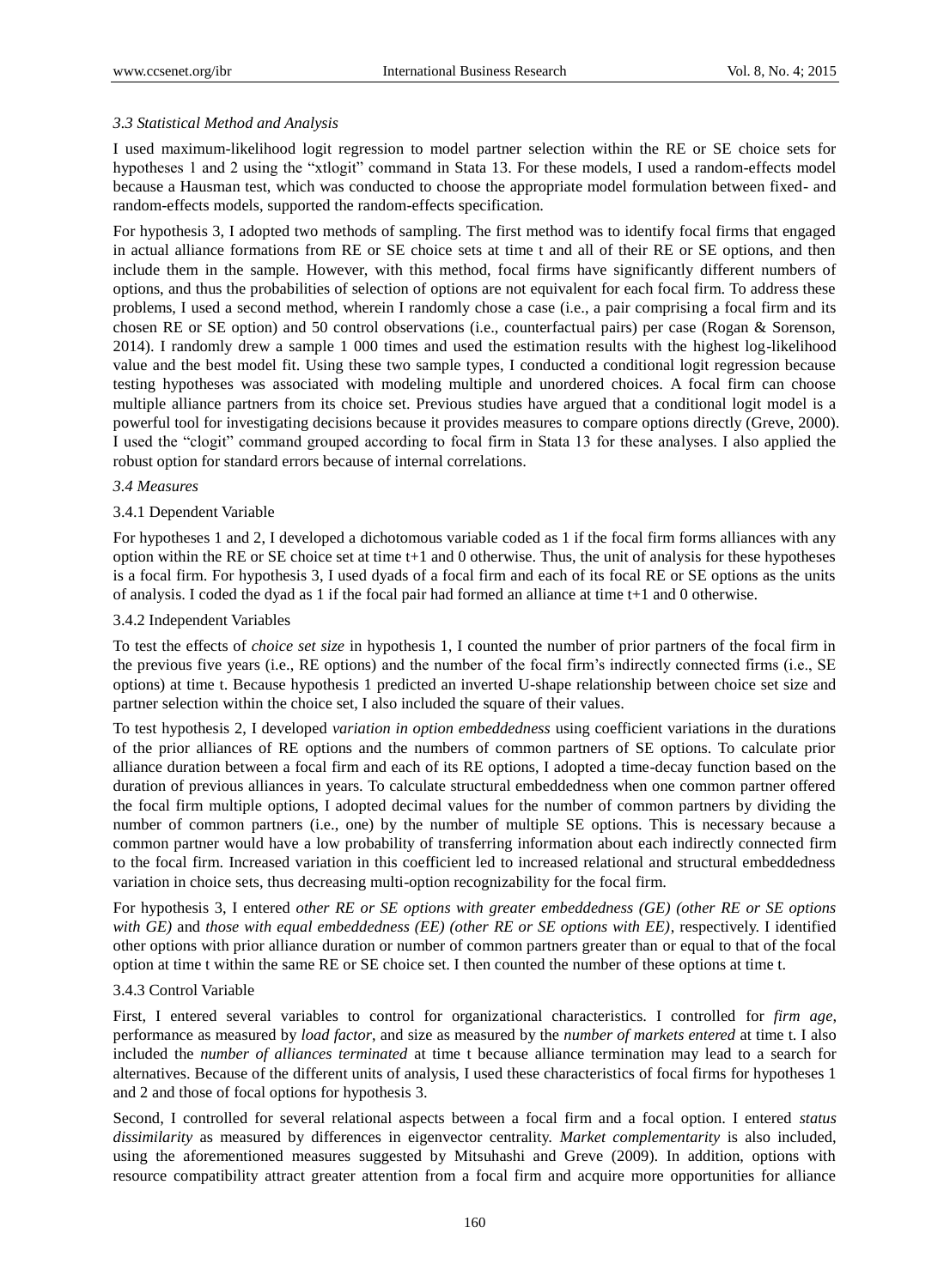formation. In code sharing, because large fleets of aircraft are critical resources, I controlled for similarity in the number of large fleets. I split the fleets of firms included in the sample into three categories based on their seating capacity, and calculated the *difference in the number of large fleets*. I used these averaged values of RE or SE options for hypotheses 1 and 2. I also entered *relational and structural embeddedness* between a focal firm and its focal option, but I did not include these variables to test hypotheses 1 and 2 because these are reflected in their independent variables. Finally, because some options are in both the RE and the SE set (*options shared in both sets*), I controlled for this by counting the number of these options for hypotheses 1 and 2 and by coding a focal option as 1 if it was shared by both sets and 0 otherwise.

Third, during the observation periods, industry consortiums including Atlantic Excellence, Wings, Qualifier, Star Alliance, Oneworld, and Sky Team became platforms for resource mobilization. Because highly compatible resources and common goals facilitate the development of code sharing between consortium members (Lazzarini, 2007), I needed to control for these effects carefully. Thus, I included variables representing membership of the same consortium by a focal firm and its focal option (*same consortium membership of FO*) and that of a focal firm and its common partner(s) or of a common partner(s) and the focal option (*same consortium membership of indirect tie*). For hypothesis 3, I counted these occurrences in RE or SE choice sets for hypotheses 1 and 2, and coded the variable as 1 for such memberships and 0 otherwise.

#### **4. Results**

Tables 1a, 1b, and 1c show the descriptive statistics and correlations of variables used to test each prediction. To assess the potential threat of multicollinearity, I estimated the variance inflation factors (VIFs) and found that the highest VIF for all models was 2.18, below the critical point of 10. Therefore, multicollinearity had little effect (Belsley, Kuh, & Welsch, 1980).

|   | Variables                                                   | Mean SD   |                               |     | 2                    | 3          | $\overline{4}$ | 5      | 6      | $7\phantom{.0}$ | 8                                             | 9      | 10  | 11     |            |     |               |        |            |     |     |                                                             |     |  |
|---|-------------------------------------------------------------|-----------|-------------------------------|-----|----------------------|------------|----------------|--------|--------|-----------------|-----------------------------------------------|--------|-----|--------|------------|-----|---------------|--------|------------|-----|-----|-------------------------------------------------------------|-----|--|
|   | Partner selection within RE choice set                      |           | 0.14 0.34                     |     |                      |            |                |        |        |                 |                                               |        |     |        |            |     |               |        |            |     |     |                                                             |     |  |
| 2 | Partner selection within SE choice set                      |           | $0.42 \quad 0.49$             | .26 |                      |            |                |        |        |                 |                                               |        |     |        |            |     |               |        |            |     |     |                                                             |     |  |
| 3 | Focal firm's log-transformed age                            |           | 3.75 0.69                     | .11 | .21                  |            |                |        |        |                 |                                               |        |     |        |            |     |               |        |            |     |     |                                                             |     |  |
|   | 4 Focal firm's load factors                                 |           | 68.94 5.51                    | .07 | .20                  | .01        |                |        |        |                 |                                               |        |     |        |            |     |               |        |            |     |     |                                                             |     |  |
|   | 5 Number of markets entered by focal firm                   |           | 36.05 25.14 .06               |     | .27                  | .17        | .24            |        |        |                 |                                               |        |     |        |            |     |               |        |            |     |     |                                                             |     |  |
|   | 6 Number of alliances terminated by focal firm              | 0.83 1.45 |                               | .15 | .31                  | .19        | .20            | .18    |        |                 |                                               |        |     |        |            |     |               |        |            |     |     |                                                             |     |  |
| 7 | Status dissimilarityRE                                      |           | $0.10 \quad 0.09$             | .09 | .13                  | .03        | $-.01$         | .06    | .07    |                 |                                               |        |     |        |            |     |               |        |            |     |     |                                                             |     |  |
|   | 8 Market complementarityRE                                  |           | 0.98 0.02                     | .11 | $-.13$ $-.08$ $-.19$ |            |                | $-.23$ | $-.05$ | .01             |                                               |        |     |        |            |     |               |        |            |     |     |                                                             |     |  |
| 9 | Difference in the number of large fleets <sup>RE</sup>      |           | $68.13$ $50.07$ $-.02$        |     | .11                  | .15        | .00            | .25    | .12    | .01             | $-.24$                                        |        |     |        |            |     |               |        |            |     |     |                                                             |     |  |
|   | 10 Options shared by both sets <sup>RE</sup>                |           | $0.63$ 1.08                   | .33 | .26                  | .14        | .06            | .13    | .35    | .20             | .12                                           | .02    |     |        |            |     |               |        |            |     |     |                                                             |     |  |
|   | 11 Same consortium membership of FORE                       |           | 1.56 2.70                     | .16 | .35                  | .23        | .29            | .37    | .33    | .13             | $-.17$                                        | .18    | .14 |        |            |     |               |        |            |     |     |                                                             |     |  |
|   | 12 Same consortium membership of indirect tie <sup>RE</sup> | 0.44 0.87 |                               | .25 | .32                  | .17        | .20            | .24    | .43    | .09             | $-.09$                                        | .15    | .49 | .54    |            |     |               |        |            |     |     |                                                             |     |  |
|   | 13 Choice set size <sup>RE</sup>                            | 4.88      | 4.41                          | .26 | .25                  | .15        | .02            | .15    | .27    | .17             | .29                                           | $-11$  | .64 | .03    | $-.28$     |     |               |        |            |     |     |                                                             |     |  |
|   | 14 Variation in option embeddedness <sup>RE</sup>           |           | 1.33 1.01                     | .12 | .42                  | .24        | .31            | .30    | .29    | .06             | $-.22$                                        | .14    | .12 | .29    | $-.14-.10$ |     |               |        |            |     |     |                                                             |     |  |
|   | 15 Status dissimilarity <sup>SE</sup>                       |           | $0.10 \quad 0.08$             | .03 | .08                  | .02        | $-.06$         | .10    | .07    | .61             | .04                                           | $-.05$ | .17 | .02    | $-.02$     | .29 | .01           |        |            |     |     |                                                             |     |  |
|   | 16 Market complementarity <sup>SE</sup>                     |           | 0.98 0.02                     | .10 | $-.05$               | $-.08-.10$ |                | $-.41$ | .00    | .09             | .48                                           | $-.07$ | .10 | $-.05$ | .07        | .07 | $-.12$ $-.03$ |        |            |     |     |                                                             |     |  |
|   | 17 Difference in the number of large fleets <sup>SE</sup>   |           | $56.40$ 39.05 $-.02$          |     | .14                  | .15        | .18            | .42    | .18    |                 | $-.02 - .19$                                  | .60    | .07 | .19    | $-.01$     | .03 | .19           | .01    | $-.26$     |     |     |                                                             |     |  |
|   | 18 Shared options in both sets <sup>SE</sup>                |           | 1.27 1.54                     | .25 | .26                  | .15        | .09            | .33    | .36    | .16             | $-.05$                                        | .03    | .76 | .07    | $-.64$     | .54 | .19           | .18    | $-.20-.17$ |     |     |                                                             |     |  |
|   | 19 Same consortium membership of FO <sup>SE</sup>           |           | 2.35 4.17                     | .16 | .37                  | .22        | .29            | .26    | .34    | .11             | $-.16$ .13                                    |        | .14 | .90    | .49        | .17 | .40           | .07    | $-.03$     | .17 | .18 |                                                             |     |  |
|   | 20 Same consortium membership of indirect tie <sup>SE</sup> |           | 7.95 8.44                     | .17 | .43                  | .22        | .28            | .13    | .33    | .12             | $-.16$                                        | .15    | .15 | .68    | .53        | .18 | .45           | $-.04$ | .13        | .13 | .09 | .71                                                         |     |  |
|   | 21 Choice set size <sup>SE</sup>                            |           | 18.75 12.26                   | .24 | .52                  | .24        | .28            | .13    | .38    | .19             | $-.09$                                        | .10    | .26 | .31    | $-.19$     | .28 | .57           | $-.02$ | .17        | .06 | .18 | .20                                                         | .30 |  |
|   | 22 Variation in option embeddedness <sup>SE</sup>           |           | $1.80$ $1.24$ $-0.07$ $-0.09$ |     |                      |            |                |        |        |                 | $.03 - 10 - 13 - 09 - 08 - 03 - 05 - 08 - 09$ |        |     |        |            |     |               |        |            |     |     | $.01 - .03 - .07 - .03 - .05 - .01 - .22 - .07 - .15 - .21$ |     |  |

Table 1a. Descriptive statistics for partner selection within RE and SE choice sets ( $N = 830$ )

*Note.* RE and SE indicate characteristics of RE and SE choice sets, respectively.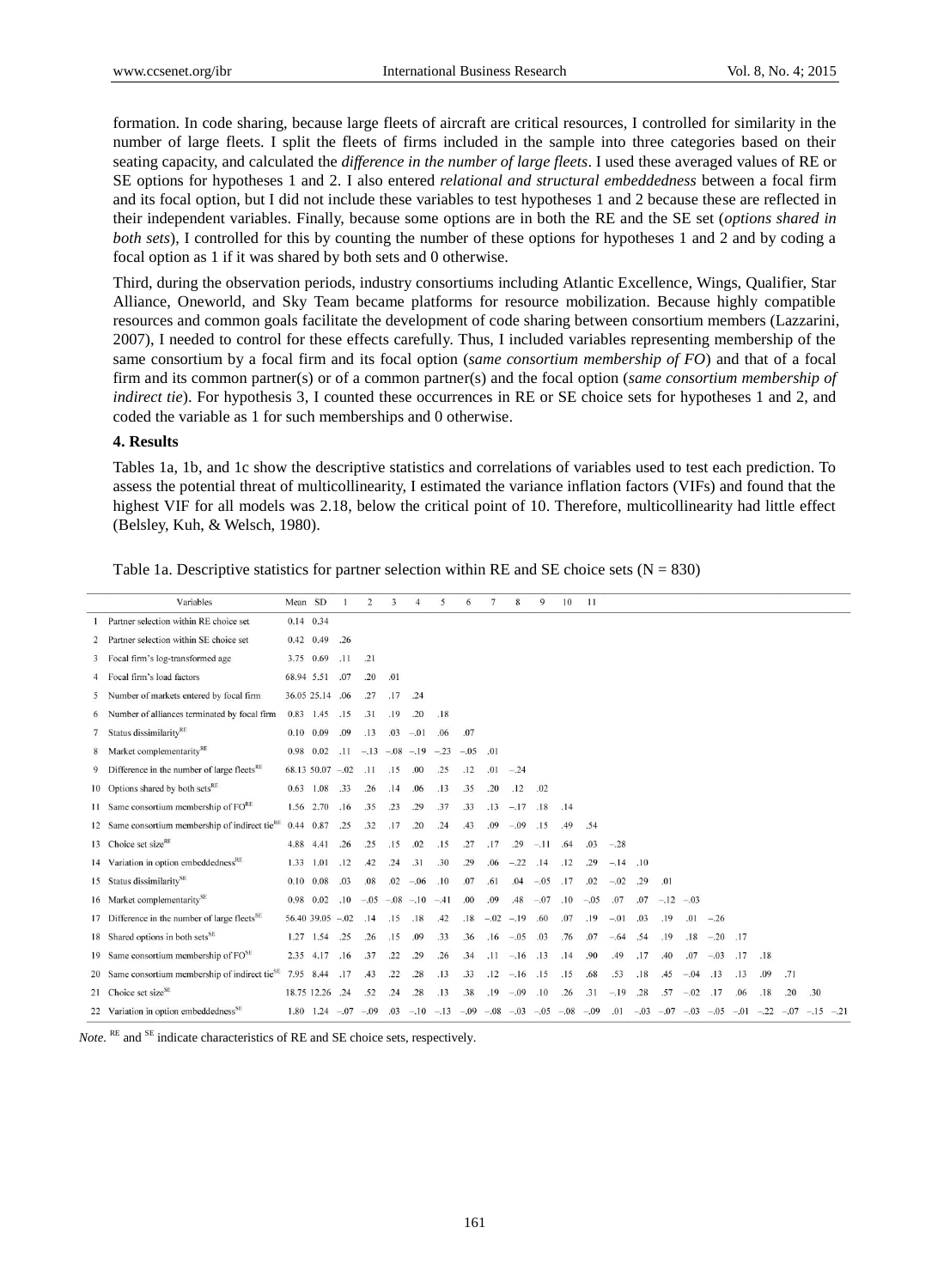| Table 1b. Descriptive statistics for selection of RE options ( $N = 3834$ ) |
|-----------------------------------------------------------------------------|
|-----------------------------------------------------------------------------|

| Variables                                                | Mean | <b>SD</b>                                                                                  | 2 | 3 | 4 | 5 | 6 | 7 | 8 | 9 | 10 | 11 | 12 | 13 | 14 |
|----------------------------------------------------------|------|--------------------------------------------------------------------------------------------|---|---|---|---|---|---|---|---|----|----|----|----|----|
| 1 Selection of RE options                                | 0.62 | 0.49                                                                                       |   |   |   |   |   |   |   |   |    |    |    |    |    |
| 2 Option's log-transformed age <sup>RE</sup>             |      | 3.92 0.52 .03                                                                              |   |   |   |   |   |   |   |   |    |    |    |    |    |
| 3 Option's load factors <sup>RE</sup>                    |      | $71.82$ $27.61 - 03 - 02$                                                                  |   |   |   |   |   |   |   |   |    |    |    |    |    |
| 4 Number of markets entered by option <sup>RE</sup>      |      | 44.21 28.15 .03 .20 .00                                                                    |   |   |   |   |   |   |   |   |    |    |    |    |    |
| 5 Number of alliances terminated by option <sup>RE</sup> |      | $1.56$ $1.96$ $-08$ $.12$ $-04$ $.10$                                                      |   |   |   |   |   |   |   |   |    |    |    |    |    |
| 6 Status dissimilarity <sup>RE</sup>                     | 0.12 | $0.15 - 04$ 04 00 05 03                                                                    |   |   |   |   |   |   |   |   |    |    |    |    |    |
| 7 Market complementarity <sup>RE</sup>                   | 0.47 | $0.47$ $0.07$ $-0.01$ $0.04$ $0.22$ $-0.03$ $-0.03$                                        |   |   |   |   |   |   |   |   |    |    |    |    |    |
| 8 Difference in the number of large fleets <sup>RE</sup> |      | 77.59 76.08 .02 .07 -.02 .17 .07 -.07 .13                                                  |   |   |   |   |   |   |   |   |    |    |    |    |    |
| 9 Relational embeddedness <sup>RE</sup>                  | 0.56 | $1.27 - 34$ $.05 - 02 - 02$ $.21$ $.05 - 03$ $.04$                                         |   |   |   |   |   |   |   |   |    |    |    |    |    |
| 10 Structural embeddedness <sup>RE</sup>                 | 0.21 | $0.74 - 0.24$ .04 .00 .05 .11 .03 .02 .01 .27                                              |   |   |   |   |   |   |   |   |    |    |    |    |    |
| 11 Options shared by both sets <sup>RE</sup>             | 0.09 | $0.29 - 30.04$ $0.02 - 03.15$ $0.04 - 30.01$ $0.31$ $0.39$                                 |   |   |   |   |   |   |   |   |    |    |    |    |    |
| 12 Same consortium membership of FORE                    | 0.26 | $0.44$ .23 .15 .00 .21 .02 -02 .15 .14 -09 .03 -10                                         |   |   |   |   |   |   |   |   |    |    |    |    |    |
| 13 Same consortium membership of indirect tie $^{RE}$    | 0.08 | $0.28 - 0.26$ $0.04 - 0.00$ $0.05$ $0.11$ $0.01 - 0.03$ $0.06$ $0.32$ $0.57 - 0.50$ $0.03$ |   |   |   |   |   |   |   |   |    |    |    |    |    |
| 14 Other options with GE <sup>RE</sup>                   | 4.03 | $3.73 - 02 - 01 - 01 - 08 - 03$ 0.07 0.06 0.05 0.06 0.06 0.05 0.05                         |   |   |   |   |   |   |   |   |    |    |    |    |    |
| 15 Other options with EE <sup>RE</sup>                   | 2.81 | $1.83 - 12 - 06 - 02 - 03$ 01 $10 - 01$ 03 $-04$ 12 08 $-03 - 10$ 41                       |   |   |   |   |   |   |   |   |    |    |    |    |    |

Table 1c. Descriptive statistics for selection of SE options ( $N = 9054$ )

| Variables                                                   | Mean SD     |                                                                                                                                                         | 1 | 2 | 3 | 4 | 5 | 6 | 7 | 8 | 9 | 10 | -11 | 12 | 13 | - 14 |
|-------------------------------------------------------------|-------------|---------------------------------------------------------------------------------------------------------------------------------------------------------|---|---|---|---|---|---|---|---|---|----|-----|----|----|------|
| 1 Selection of SE options                                   | $0.07$ 0.25 |                                                                                                                                                         |   |   |   |   |   |   |   |   |   |    |     |    |    |      |
| 2 Option's log-transformed age <sup>SE</sup>                |             | 3.85 0.59 .04                                                                                                                                           |   |   |   |   |   |   |   |   |   |    |     |    |    |      |
| 3 Option's load factors <sup>SE</sup>                       |             | 70.38 14.94 .00 .01                                                                                                                                     |   |   |   |   |   |   |   |   |   |    |     |    |    |      |
| 4 Number of markets entered by option <sup>SE</sup>         |             | 38.82 25.29 .07 .21 .06                                                                                                                                 |   |   |   |   |   |   |   |   |   |    |     |    |    |      |
| 5 Number of alliances terminated by option <sup>SE</sup>    |             | $1.21$ $1.61$ $.07$ $.15$ $-01$ $.19$                                                                                                                   |   |   |   |   |   |   |   |   |   |    |     |    |    |      |
| 6 Status dissimilarity <sup>SE</sup>                        |             | 0.11 0.15 .03 .03 .01 .06 .01                                                                                                                           |   |   |   |   |   |   |   |   |   |    |     |    |    |      |
| 7 Market complementarity <sup>SE</sup>                      |             | 0.36 0.46 0.5 0.06 0.7 0.24 0.7 0.3                                                                                                                     |   |   |   |   |   |   |   |   |   |    |     |    |    |      |
| 8 Difference in the number of large fleets <sup>SE</sup>    |             | 62.12 65.95 .03 .09 .02 .23 .09 .03 .19                                                                                                                 |   |   |   |   |   |   |   |   |   |    |     |    |    |      |
| 9 Relational embeddedness <sup>SE</sup>                     |             | 0.11 0.60 .16 .06 .01 .06 .15 .05 .03 .09                                                                                                               |   |   |   |   |   |   |   |   |   |    |     |    |    |      |
| 10 Structural embeddedness <sup>SE</sup>                    |             | 1.14 1.35 .11 .08 .01 .09 .08 .10 .07 .07 .03                                                                                                           |   |   |   |   |   |   |   |   |   |    |     |    |    |      |
| 11 Options shared by both sets <sup>SE</sup>                |             | $0.04$ 0.19 .10 .02 .01 .03 .11 .06 -14 .04 .45 -02                                                                                                     |   |   |   |   |   |   |   |   |   |    |     |    |    |      |
| 12 Same consortium membership of $FOSE$                     |             | $0.07$ $0.25$ $0.28$ $0.06$ $0.02$ $0.03$ $0.08$ $0.05$ $0.03$ $0.14$ $0.25$ $0.04$                                                                     |   |   |   |   |   |   |   |   |   |    |     |    |    |      |
| 13 Same consortium membership of indirect tie <sup>SE</sup> |             | 0.46 0.50 0.7 0.01 0.04 0.06 0.04 0.04 0.31 0.4 0.10 0.46                                                                                               |   |   |   |   |   |   |   |   |   |    |     |    |    |      |
| 14 Other options with GE <sup>SE</sup>                      |             | $11.59$ $9.24$ $-11$ $-08$ $00$ $-16$ $-09$ $-01$ $-08$ $-05$ $-01$ $-67$ $-03$ $-16$ $-14$                                                             |   |   |   |   |   |   |   |   |   |    |     |    |    |      |
| 15 Other options with EE <sup>SE</sup>                      |             | $6.02 \quad 3.69 \quad -05 \quad 01 \quad 01 \quad 00 \quad 02 \quad -11 \quad -05 \quad -08 \quad -01 \quad -02 \quad 00 \quad -06 \quad 08 \quad -12$ |   |   |   |   |   |   |   |   |   |    |     |    |    |      |

Table 2 shows the results of testing hypotheses 1 and 2, using logit estimates for focal firms' selection of any option within RE or SE choice sets. Models 1 through 3 show the results for tests based on RE options, whereas models 4 through 6 report those of tests based on SE options. The results presented in models 2 and 5 show that the size of both RE and SE choice sets has significantly positive effects ( $p < .001$ ), while size squared has significantly negative effects  $(p < .01)$  on partner selection from the RE or SE choice sets. These results support hypothesis 1. The results presented in models 3 and 6 show that high variation in option embeddedness produces significantly positive impacts on partner selection for both RE ( $p < .1$ ) and SE choice sets ( $p < .05$ ), providing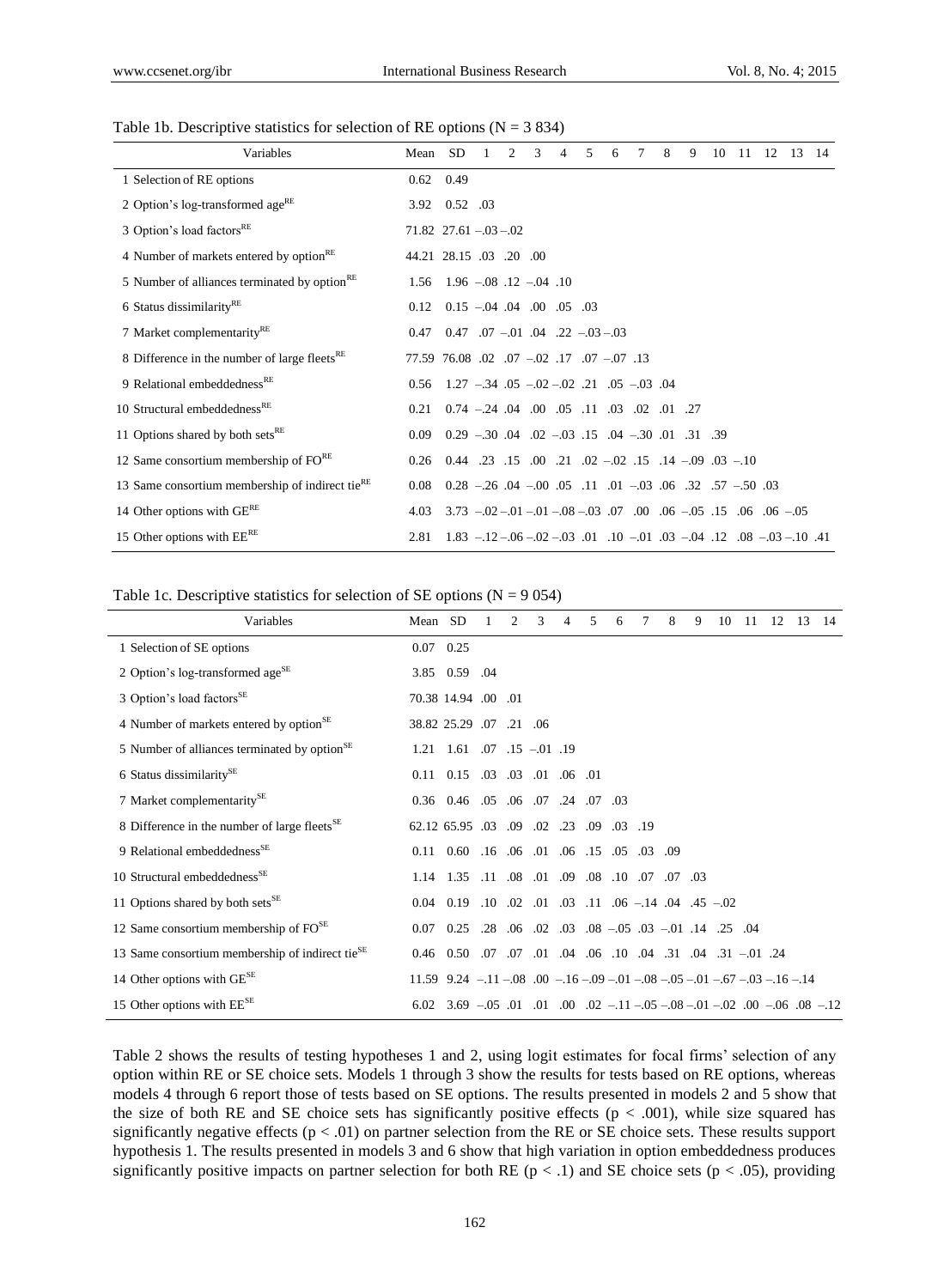#### support for hypothesis 2.

|                                            |                 | RE choice set |            |              | SE choice set |                 |
|--------------------------------------------|-----------------|---------------|------------|--------------|---------------|-----------------|
|                                            | Model 1         | Model 2       | Model 3    | Model 4      | Model 5       | Model 6         |
| Firm's log-transformed age                 | 0.295           | 0.129         | 0.174      | $0.372 +$    | 0.229         | 0.214           |
|                                            | (0.25)          | (0.23)        | (0.24)     | (0.20)       | (0.17)        | (0.17)          |
| Firm's load factors                        | 0.016           | 0.001         | 0.008      | 0.027        | 0.011         | 0.014           |
|                                            | (0.03)          | (0.03)        | (0.03)     | (0.02)       | (0.02)        | (0.02)          |
| Number of markets entered by firm          | $0.012 +$       | 0.007         | 0.009      | $0.016$ **   | $0.01 +$      | $0.011$ *       |
|                                            | (0.01)          | (0.01)        | (0.01)     | (0.01)       | (0.01)        | (0.01)          |
| Number of alliances terminated by firm     | $-0.114$        | $-0.140$ †    | $-0.145$ † | 0.071        | 0.069         | 0.040           |
|                                            | (0.09)          | (0.08)        | (0.09)     | (0.08)       | (0.08)        | (0.08)          |
| Status dissimilarity                       | $-0.006$        | 0.058         | $-0.37$    | 2.428        | $2.855$ †     | $2.836$ †       |
|                                            | (1.22)          | (1.22)        | (1.22)     | (1.53)       | (1.66)        | (1.59)          |
| Market complementarity                     | $-1.625$ **     | $-0.756$      | $-1.569$ * | 0.678        | 0.744         | 0.688           |
|                                            | (0.52)          | (0.58)        | (0.65)     | (0.48)       | (0.46)        | (0.43)          |
| Difference in the number of large fleets   | $-0.005$ †      | $-0.006$ †    | $-0.005$ † | $-0.002$     | $-4.E - 05$   | $3.E - 04$      |
|                                            | (0.00)          | (0.00)        | (0.00)     | (0.00)       | (0.00)        | (0.00)          |
| Options shared by both sets                | ***<br>0.685    | $0.610$ ***   | $0.514$ ** | 0.280<br>*** | $0.164$ *     | $0.200$ *       |
|                                            | (0.14)          | (0.16)        | (0.16)     | (0.08)       | (0.08)        | (0.08)          |
| Same consortium membership of FO           | 0.034           | 0.015         | 0.016      | $-0.003$     | $0.074$ *     | $0.09$ *        |
|                                            | (0.06)          | (0.06)        | (0.06)     | (0.03)       | (0.04)        | (0.04)          |
| Same consortium membership of indirect tie | 0.073           | 0.026         | 0.101      | 0.085<br>*** | $-0.004$      | $-0.020$        |
|                                            | (0.17)          | (0.16)        | (0.16)     | (0.02)       | (0.03)        | (0.02)          |
| Choice set size                            |                 | $0.297$ ***   | $0.082 +$  |              | 0.194<br>***  | 0.116<br>***    |
|                                            |                 | (0.08)        | (0.05)     |              | (0.04)        | (0.02)          |
| Squared choice set size                    |                 | $-0.011$ **   |            |              | $-0.002$ **   |                 |
|                                            |                 | (0.00)        |            |              | (0.00)        |                 |
| Variation in option embeddedness           |                 |               | $0.344$ †  |              |               | 0.278<br>$\ast$ |
|                                            |                 |               | (0.18)     |              |               | (0.11)          |
| Constant                                   | $-4.357\dagger$ | $-3.702$      | $-4.005$ † | $-5.465$ **  | $-6.042$ ***  | $-6.302$ ***    |
|                                            | (2.32)          | (2.27)        | (2.26)     | (1.95)       | (1.78)        | (1.78)          |
| Log likelihood                             | $-260.33$       | $-253.25$     | $-256.80$  | $-410.96$    | $-382.73$     | $-383.55$       |
| N                                          | 830             | 830           | 830        | 830          | 830           | 830             |

#### Table 2. Logit regression results for partner selection from RE and SE choice sets

*Note.* Standard errors are in parentheses:  $\uparrow p < .10$ ,  $\uparrow p < .05$ ,  $\uparrow \uparrow p < .01$ ,  $\uparrow \uparrow p < .001$ ; Year dummy variables are included in all models but not shown for the sake of space.

Table 3 provides conditional logit analysis results for selection of focal options by focal firms using the sample of all observations (in models 7, 8, 10, and 11) and random sampling (in models 9 and 12). Results show that a focal option is less likely to be chosen as an alliance partner by the focal firm if there are many other RE or SE options with relational or structural embeddedness greater than or equal to that of the focal option, providing strong support for hypothesis 3. Additionally, results show that firms do not select RE options as alliance partners if those options have high relational or structural embeddedness. This demonstrates that a degree of uncertainty between firms may be required for alliance reformation.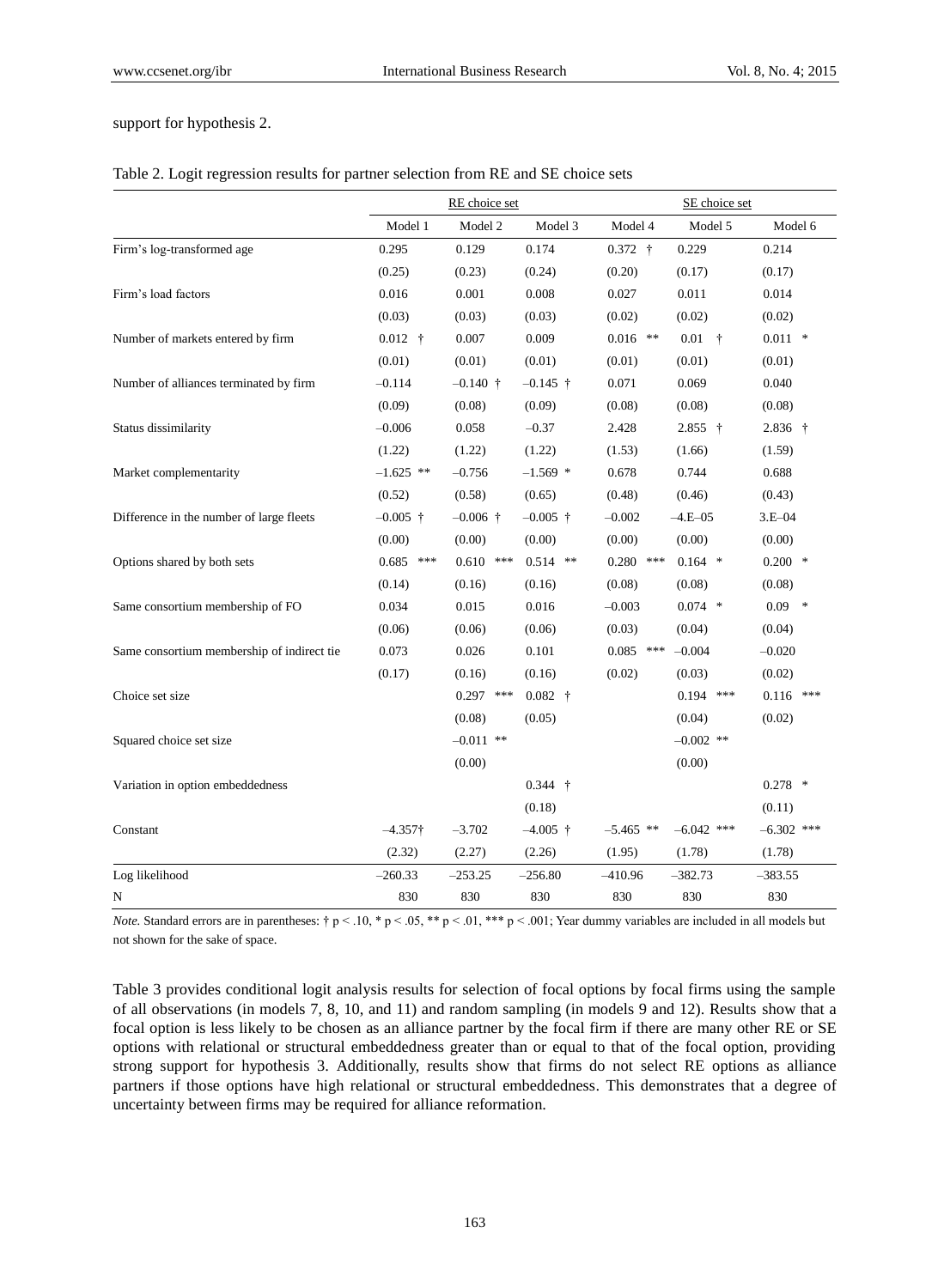#### Table 3. Conditional logit regression results for selection of RE and SE options

|                                            |             | RE choice set |             |            | SE choice set |                 |  |  |  |
|--------------------------------------------|-------------|---------------|-------------|------------|---------------|-----------------|--|--|--|
| Variables                                  | Model 7     | Model 8       | Model 9     | Model 10   | Model 11      | Model 12        |  |  |  |
| Option's log-transformed age               | $-0.028$    | $-0.055$      | $-0.005$    | 0.090      | 0.087         | $-0.028$        |  |  |  |
|                                            | (0.08)      | (0.08)        | (0.14)      | (0.09)     | (0.09)        | (0.13)          |  |  |  |
| Option's load factors                      | $-0.003$    | $-0.003$      | $-0.007$    | $-0.003$   | $-0.003$      | 0.010           |  |  |  |
|                                            | (0.00)      | (0.00)        | (0.01)      | (0.01)     | (0.01)        | (0.02)          |  |  |  |
| Number of markets entered by option        | 0.001       | 0.001         | $2.E - 04$  | 0.002      | 0.002         | 0.004           |  |  |  |
|                                            | (0.00)      | (0.00)        | (0.00)      | (0.00)     | (0.00)        | (0.00)          |  |  |  |
| Number of alliances terminated by option   | $-0.014$    | $-0.011$      | $-0.003$    | $0.059*$   | $0.059*$      | $0.085*$        |  |  |  |
|                                            | (0.02)      | (0.02)        | (0.04)      | (0.03)     | (0.03)        | (0.04)          |  |  |  |
| Status dissimilarity                       | $-0.176$    | $-0.212$      | $-1.404*$   | $1.189***$ | 1.189***      | 0.890           |  |  |  |
|                                            | (0.36)      | (0.36)        | (0.68)      | (0.36)     | (0.36)        | (0.58)          |  |  |  |
| Market complementarity                     | 0.050       | 0.044         | 0.033       | $0.459***$ | $0.461***$    | $0.521*$        |  |  |  |
|                                            | (0.11)      | (0.11)        | (0.19)      | (0.13)     | (0.13)        | (0.20)          |  |  |  |
| Difference in number of large fleets       | 0.001       | $9.E - 04$    | 0.001       | 0.001      | 0.001         | $-4.E.04$       |  |  |  |
|                                            | (0.00)      | (0.00)        | (0.00)      | (0.00)     | (0.00)        | (0.00)          |  |  |  |
| Relational embeddedness                    | $-0.516***$ | $-0.556***$   | $-0.510***$ | $0.277***$ | $0.274***$    | $0.308***$      |  |  |  |
|                                            | (0.04)      | (0.04)        | (0.07)      | (0.05)     | (0.05)        | (0.08)          |  |  |  |
| Structural embeddedness                    | $-0.302***$ | $-0.254***$   | $-0.303*$   | $0.130***$ | $-0.018$      | $-0.036$        |  |  |  |
|                                            | (0.08)      | (0.07)        | (0.13)      | (0.04)     | (0.07)        | (0.11)          |  |  |  |
| Options shared in both sets                | $-1.028***$ | $-0.985***$   | $-1.051**$  | $0.855***$ | $0.848***$    | $0.942**$       |  |  |  |
|                                            | (0.20)      | (0.20)        | (0.36)      | (0.20)     | (0.20)        | (0.29)          |  |  |  |
| Same consortium membership of FO           | 1.419***    | $1.372***$    | $1.480***$  | 2.478***   | $2.480***$    | $2.604***$      |  |  |  |
|                                            | (0.13)      | (0.13)        | (0.22)      | (0.15)     | (0.16)        | (0.25)          |  |  |  |
| Same consortium membership of indirect tie | $-0.976***$ | $-0.872***$   | $-1.797***$ | $0.310*$   | $0.315**$     | 0.251           |  |  |  |
|                                            | (0.22)      | (0.22)        | (0.40)      | (0.12)     | (0.12)        | (0.19)          |  |  |  |
| Other options with GE                      |             | $-0.077***$   | $-0.060*$   |            | $-0.027**$    | $-0.035\dagger$ |  |  |  |
|                                            |             | (0.02)        | (0.03)      |            | (0.01)        | (0.02)          |  |  |  |
| Other options with EE                      |             | $-0.085**$    | $-0.109*$   |            | $-0.035*$     | $-0.044\dagger$ |  |  |  |
|                                            |             | (0.03)        | (0.05)      |            | (0.02)        | (0.03)          |  |  |  |
| Log likelihood                             | $-1308.69$  | $-1284.82$    | $-420.79$   | $-1422.28$ | $-1418.38$    | $-506.94$       |  |  |  |
| N                                          | 3804        | 3804          | 1494        | 9054       | 9054          | 2761            |  |  |  |

*Note.* Standard errors are in parentheses:  $\uparrow$  p < .10, \* p < .05, \*\* p < .01, \*\*\* p < .001.

#### **5. Discussion and Conclusion**

This study was prompted by concerns about when and why, contrary to the predictions of the network embeddedness approach, firms do not prefer relationally or structurally embedded others as their alliance partners. Analysis of code-share alliances in the global airline industry reveals a significant sensitivity to the characteristics of choice sets determined by relational and structural embeddedness. Firms are less likely to choose an option as an alliance partner when there are too few or too many options and when the variation in option embeddedness is low. Analysis results also show that options are less likely to be chosen as alliance partners if there are many alternatives with a greater or equal degree of embeddedness.

The findings of this study may challenge prior research on relational and structural embeddedness. Whereas prior studies have considered relational and structural embeddedness to be determinants of network dynamics (Greve et al., 2010; McFadyen et al., 2009), this study redefined the roles of relational and structural embeddedness as drivers of choice sets with multiple options and showed that alliance formation is significantly affected by the characteristics of choice sets. This investigation therefore added the notion of choice sets to the previous network embeddedness approach and found a significant impact on network dynamics.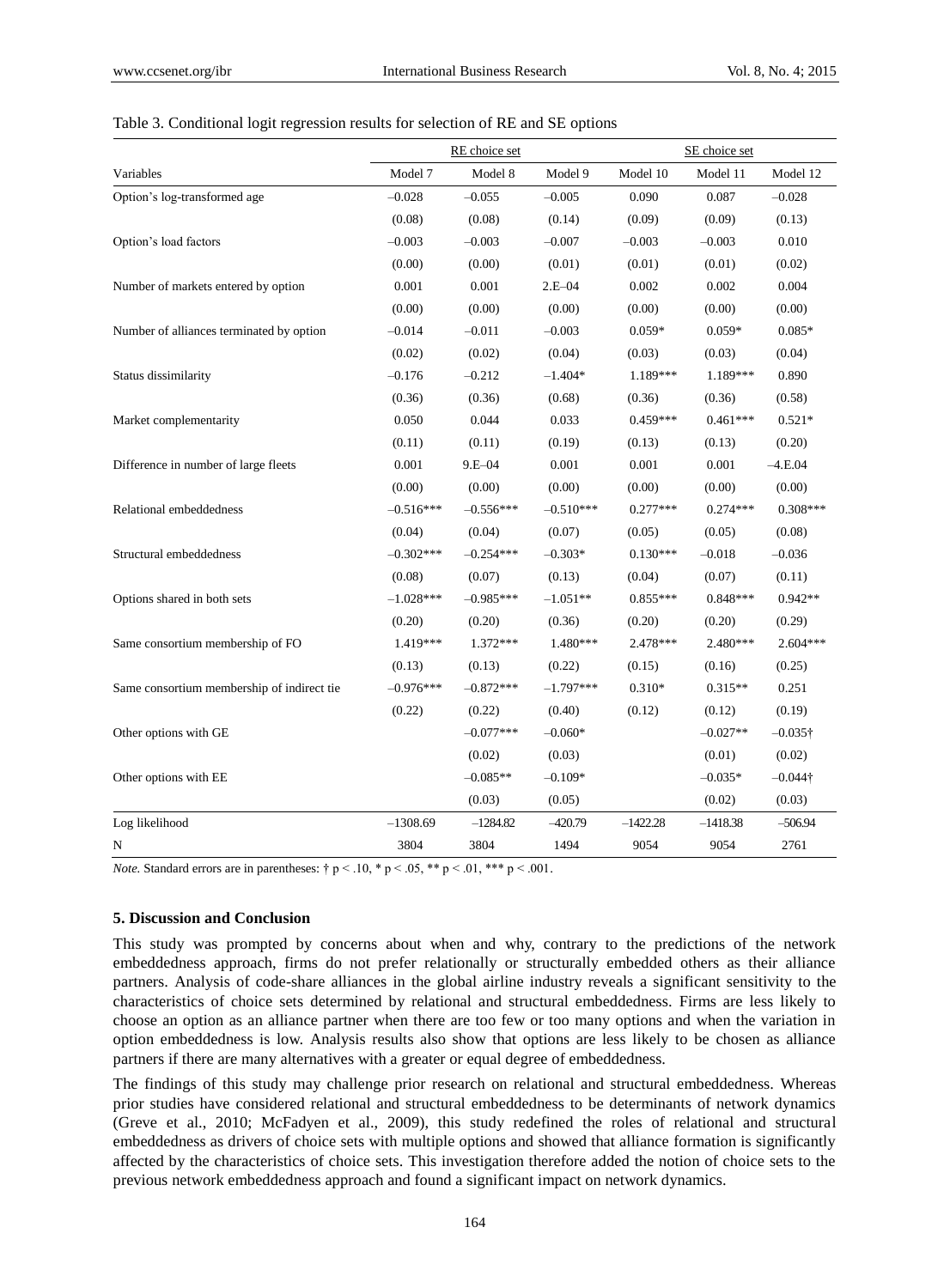This study also contributes explanations of alliance dynamics. Previous studies of alliance dynamics have examined various mechanisms, including homophily, legitimacy, power and control, and complementarity and compatibility between two potential partners (Hallen, 2008; Mitsuhashi & Greve, 2009; Rothaermel & Boeker, 2008). However, these studies tend to limit their analytical focus to actor-to-actor relationships (i.e., relationships between a focal firm and a single potential partner) and ignore the contexts in which potential partners are embedded. This study considers the context of multiple potential partners and demonstrates significant negative effects of attention to multiple options on alliance formation.

Third, this study supports and extends prior studies on choice sets in alliance decisions. Indeed, a few previous studies have recognized the presence of choice sets in partner selection for alliances (Li & Rowley, 2002). For example, Jensen and Roy (2008) suggested that the market status of a firm shapes that firm's partner choice set and that a firm's reputation operates as the mechanism for partner choice. This study suggested another type of partner choice set based on a network embeddedness approach and verified its effects on alliance decisions.

In addition to its theoretical implications, this study offers managerial implications. Managers can reduce the risks of dissatisfaction with alliance decisions by considering a few reliable options among prior partners or those indirectly connected to others rather than by searching for many options. Ironically, if managers consider many options when seeking to choose the optimal partner for an alliance, this can increase their uncertainty in finding satisfactory partners and undermine decision making in relation to partner selection.

This study has a number of limitations. For example, although the study provides an answer to the question of why two embedded firms do not prefer each other as alliance partners, it is still unable to answer the question of how firms respond to a choice set in alliance decisions because I used the single theoretical approach of network embeddedness. Future work would benefit from other ways of conceptualizing choice sets to reveal further complex mechanisms involved in partner selection. In addition, a shortcoming of my approach is that it explicitly ignores managerial attributes, although such attributes may affect managerial attention and influence strategic decisions. In future research on available data, consideration of the moderating roles of managerial attributes may complement the analyses.

Regardless of these limitations, this study introduces a new mechanism for alliance dynamics based on a choice set determined by network embeddedness, and it provides substantial implications for future work. I hope that the findings of this study provide a theoretical and analytical development in the study of organizational networking behaviors based on partner choice sets.

#### **Acknowledgments**

This study is partly derived from the author's doctoral thesis. The author wishes to thank her supervisor, Prof. Hitoshi Mitsuhashi, for his comments. This work was supported by JSPS Grant-in-Aid for Young Scientists-KAKENHI.

# **References**

- Argote, L., & Greve, H. R. (2007). A behavioral theory of the firm—40 years and counting: Introduction and impact. *Organization Science, 18,* 337-349. http://dx.doi.org/10.1287/orsc.1070.0280
- Baum, J. A. C., Rowley, T., Shipilov, A. V., & Chuang, Y. T. (2005). Dancing with strangers: Aspiration performance and the search for underwriting syndicate partners. *Administrative Science Quarterly, 50*, 536-575. http://dx.doi.org/10.2189/asqu.50.4.536
- Bazerman, M. H., Loewenstein, G. F., & White, S. B. (1992). Reversals of preference in allocation decisions: Judging an alternative versus choosing among alternatives. *Administrative Science Quarterly, 37*, 220-240. http://dx.doi.org/10.2307/2393222
- Besley, D. A., Kuh, E., & Welsch, R. E. (1980). *Regression Diagnostics: Identifying Influential Data and Sources of Collinearity.* New York: John Wiley & Sons.
- Borgatti, S. P., & Foster, P. C. (2003). The network paradigm in organizational research: A review and typology. *Journal of Management, 29*, 991-1013. http://dx.doi.org/10.1016/S0149-2063\_03\_00087-4
- Burt, R. S. (2002). Bridge decay. *Social Networks, 24*, 333-363. http://dx.doi.org/10.1016/S0378-8733(02)00017-5
- Capaldo, A. (2007). Network structure and innovation: The leveraging of a dual network as a distinctive relational capability. *Strategic Management Journal, 28*, 585-608. http://dx.doi.org/10.1002/smj.621
- Greve, H. R., Mitsuhashi, H., & Baum, J. A. C. (2013). Greener pastures: Outside options and strategic alliance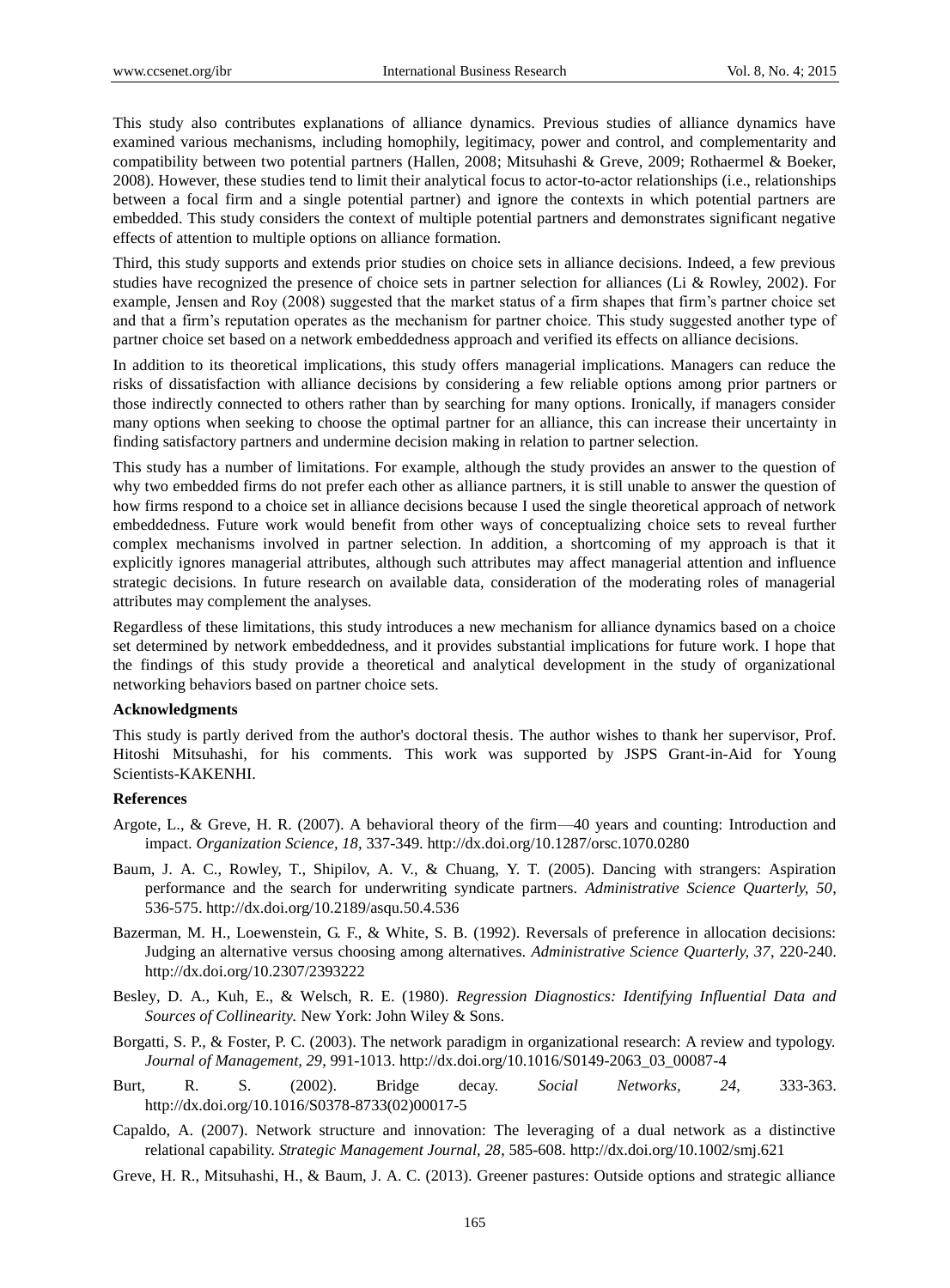withdrawal. *Organization Science, 24*, 79-98. http://dx.doi.org/10.1287/orsc.1110.0733

- Gulati, R. (1998). Alliances and networks. *Strategic Management Journal, 19*, 293-319. http://dx.doi.org/10.1002/(SICI)1097-0266(199804)19:4<293::AID-SMJ982>3.0.CO;2-M
- Hallen, B. L. (2008). The causes and consequences of the Initial network positions of new organizations: From whom do entrepreneurs receive investments? *Administrative Science Quarterly, 53*, 685-718. http://dx.doi.org/10.2189/asqu.53.4.685
- Hoffman, A. J., & Ocasio, W. (2001). Not all events are attended equally: Toward a middle-range theory of industry attention to external events. *Organization Science, 12*, 414-434. http://dx.doi.org/10.1287/orsc.12.4.414.10639
- Jensen, M., & Roy. A. (2008). Staging exchange partner choices: When do status and reputation matter? *Academy of Management Journal, 51*, 495-516. http://dx.doi.org/10.5465/AMJ.2008.32625985
- Larrick, R. P. (1993). Motivatioanl factors in decisions theories: The role of self-protection. *Psychological Bulletin, 113*, 440-450. http://dx.doi.org/10.1037/0033-2909.113.3.440
- Lazzarini, S. G. (2007). The impact of membership in competing alliance constellations: Evidence on the operational performance of global airlines. *Strategic Management Journal, 28*, 345-367. http://dx.doi.org/10.1002/smj.587
- Li, S. X., & Rowley, T. J. (2002). Inertia and evaluation mechanisms in interorganizational partner selection: Syndicate formation among US investment banks. *Academy of Management Journal, 45*, 1104-1119. http://dx.doi.org/10.2307/3069427
- Maheswaran, D., & Meyerslevy, J. (1990). The influence of meassage framing and issue involvement. *Journal of Marketing Research, 27*, 361-367. http://dx.doi.org/10.2307/3172593
- Maroun, J. (1991). *Decision making in business*. New York: Oxford University Press.
- McFadyen, M. A., Semadeni, M., & Cannella, J. A. A. (2009). Value of strong ties to disconnected others: Examining knowledge creation in biomedicine. *Organization Science, 20*, 552-564. http://dx.doi.org/10.1287/orsc.1080.0388
- Mitsuhashi, H. (2012). Almost identical experience biases in vicarious learning. *Industrial and Corporate Change, 21*, 837-869. http://dx.doi.org/10.1093/icc/dtr068
- Mitsuhashi, H., & Greve, H. R. (2009). A matching theory of alliance formation and organizational success: Complementarity and compatibility. *Academy of Management Journal, 52*, 975-995. http://dx.doi.org/10.5465/AMJ.2009.44634482
- Moran, P. (2005). Structural vs. relational embeddedness: Social capital and managerial performance. *Strategic Management Journal, 26*, 1129-1151. http://dx.doi.org/10.1002/smj.486
- Ocasio, W. (1997). Towards and attention-based view of the firm. *Strategic Management Journal, 18*, 187-206. http://dx.doi.org/10.1002/(SICI)1097-0266(199707)18:1+<187::AID-SMJ936>3.0.CO;2-K
- Rogan, M., & Sorenson, O. (2014). Picking a (poor) partner: A relational perspective on acquisitions. *Administrative Science Quarterly, 59*, 301-329. http://dx.doi.org/10.1177/0001839214531719
- Rothaermel, F. T., & Boeker, W. (2008). Old technology meets new technology: Complementarities, similarities, and alliance formation. *Strategic Management Journal, 29*, 47-77. http://dx.doi.org/10.1002/smj.634
- Rowley, T., Behrens, D., & Krackhardt, D. (2000). Redundant governance structures: An analysis of structural and relational embeddedness in the steel and semiconductor industries. *Strategic Management Journal, 21*, 369-386. http://dx.doi.org/10.1002/(SICI)1097-0266(200003)21:3<369::AID-SMJ93>3.0.CO;2-M
- Schwartz, B. (2004). *The paradox of choice: Why less is more*. New York: Ecco.
- Shipilov, A. V., Rowley, T. J., & Aharonson, B. S. (2006). When do networks matter? A study of tie formation and decay. *Advances in Strategic Management, 23*, 481-519.
- Skowronski, J. J., & Carlston, D. E. (1987). Social judgement and social memory: The role of cue diagnosticity in negativity, positivity, and extremity biases. *Journal of Personality and Social Psychology, 52*, 689-699. http://dx.doi.org/10.1037/0022-3514.52.4.689
- Tsai, W., & Ghoshal, S. (1998). Social capital and value creation: The role of intrafirm networks. *Academy of Management Journal, 41*, 464-476. http://dx.doi.org/10.2307/257085